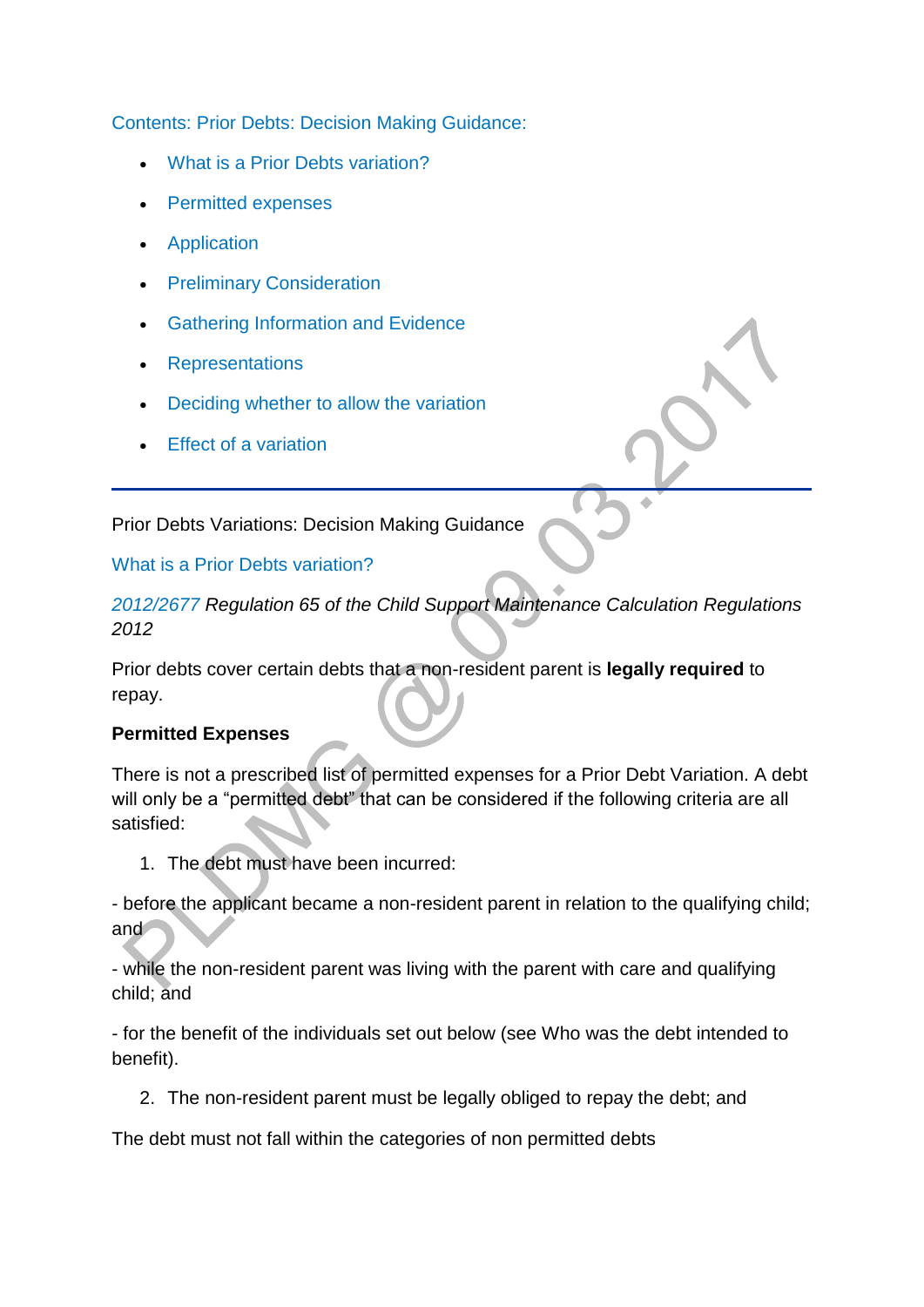The following sections provide additional information on terms within the criteria for Prior Debts.

### **Who was the debt intended to benefit?**

For a prior debt variation to be successful, the non-resident parent must show that the debt was incurred for:

- the qualifying child; or
- the joint benefit of the non-resident parent and parent with care; or
- the benefit of the parent with care only; or
- the benefit of a child who is not the qualifying child, but who at the time the debt was incurred:
	- 1. lived with both the non-resident parent and parent with care; and
	- 2. the parent with care is his / her parent; or
- the benefit of a person no longer classified as a child, but who at the time the debt was incurred:
	- 1. was classified as a child; and
	- 2. lived with both the non-resident parent and parent with care; and
	- 3. the non-resident parent / parent with care or both, are his / her parents

NOTE: a 'child' is defined according to the normal criteria for child support purposes.

# **Debts Incurred for a range of purposes**

A non-resident parent may be repaying a single debt that was taken out to clear / consolidate a number of previous debts. If this is the case, you can only consider any part of the debt that relates to a permitted debt type.

Example:

- When the non-resident parent and parent with care were in a relationship, the non-resident parent took out a £10,000 loan. £8000 was used to buy a car and £2000 was used to pay off an existing credit card.
- Following separation, the parent with care retained the car and the nonresident parent continued to make the monthly repayments as he was legally liable for the loan.
- Only the element relating to the car loan can constitute special expenses. The amount used to pay off a credit card is not a permitted cost.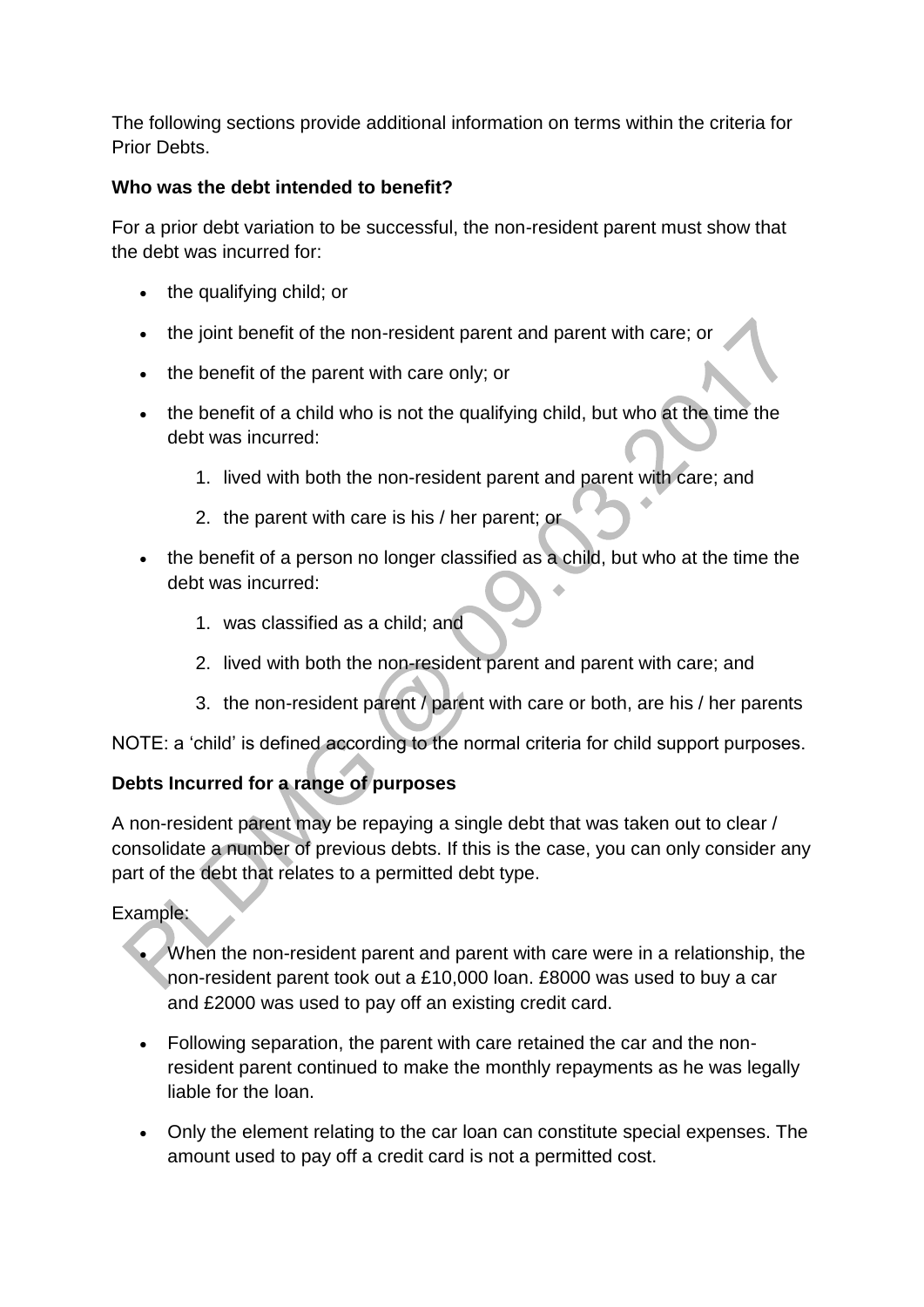### **Joint mortgage between the parent with care and non-resident parent**

Applications will be accepted from non-resident parents who are jointly named on a mortgage, providing the parent with care and qualifying child are living in the property and the non-resident parent isn't.

If the non-resident parent is paying half of the mortgage then you should only consider a variation for the amount they are paying.

If the non-resident parent is paying the whole mortgage then you should consider the whole amount.

### **Mortgage solely in non-resident parent's name**

Applications will be accepted from non-resident parents if they are paying the mortgage of a property which is solely in their name, providing the parent with care and qualifying child are living in the property and the non-resident parent isn't.

Non Permitted Debts

### **Informal Debts**

Loans and other debts incurred by the non-resident parent can only be considered if they have been obtained from:

- a qualifying lender (such as a bank, building society or mortgage lender); or
- the non-resident parent's current or former employer

Loans from friends or family therefore cannot be considered unless they are classed as the non-resident parent's employer and the loan was provided in this capacity.

# **Debts Incurred Under a Financial Settlement**

A variation cannot be considered for any debts that a non-resident parent has agreed / been ordered to pay as part of a financial settlement with the parent with care or under a court order.

# **Non-resident parent has retained the benefit of the debt**

A variation cannot be considered for debts incurred during the relationship if the nonresident parent has retained the benefit associated with the debt for his personal use following separation from the parent with care.

### Example:

Non-resident parent took out a car loan to purchase a family vehicle while living with the parent with care. The non-resident parent has retained the car following separation.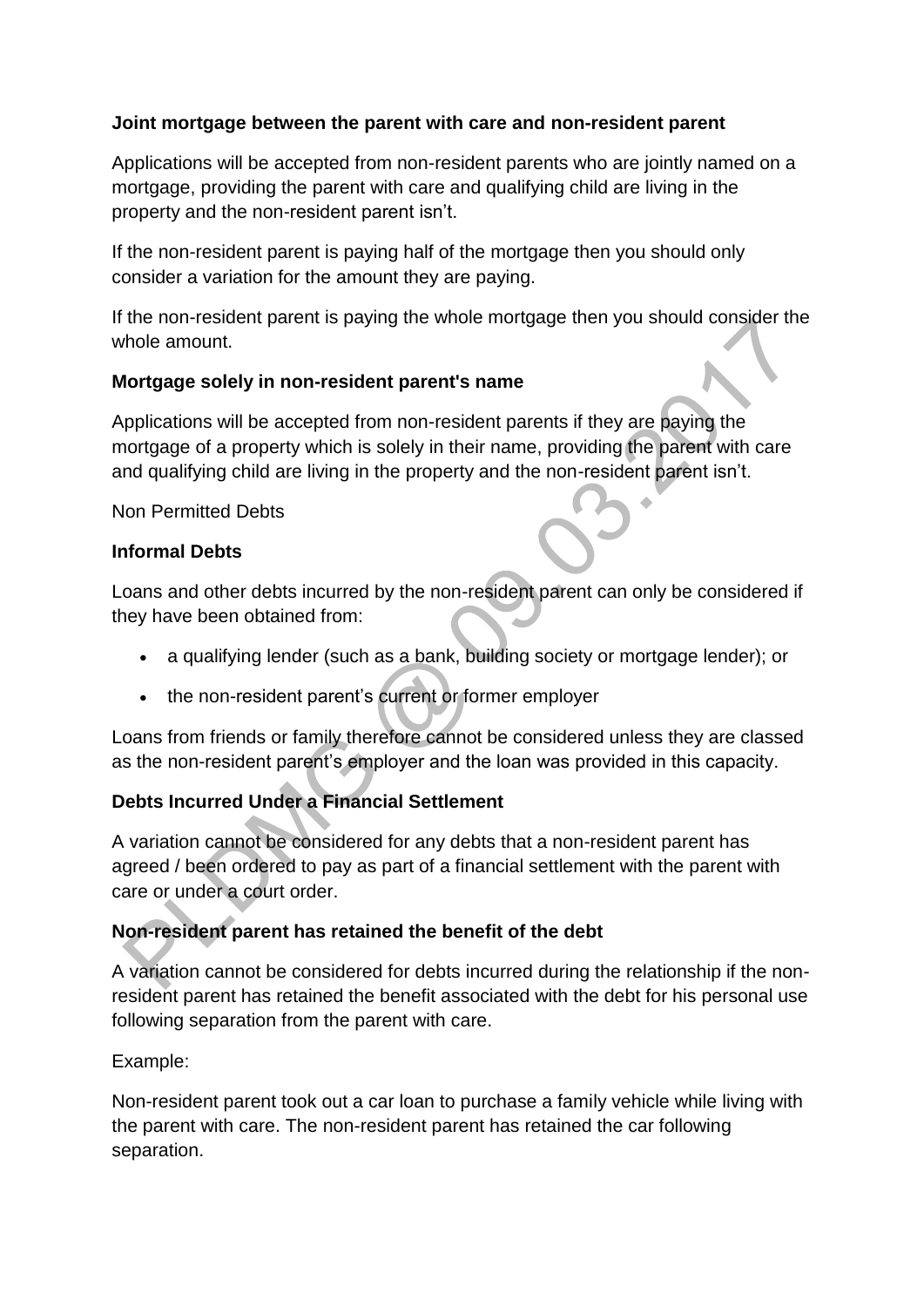# **Trade Debts**

Any debts incurred for the purposes of a trade / business.

### **Gambling Debts**

Any loans or other debts incurred by the non-resident parent to pay a gambling debt.

### **Fines**

Any loans or other debts incurred by the non-resident parent to pay a fine.

# **Credit Card Debts**

This includes outstanding balances on credit cards or any debts incurred to pay off a credit card debt.

# **Legal Costs**

Unpaid legal costs relating to the non-resident parent's separation / divorce from the parent with care or other debts incurred by the non-resident parent to pay for them.

### **Secured Mortgage and Loan**

These are excluded UNLESS:

- they were taken out to purchase the property, or to make repairs / improvements to the property which was, and continues to be, the home of the parent with care and qualifying child/ren; and
- payment of these debts by the non-resident parent was not agreed as part of a financial settlement / court order.

# **Other Insurance Policies**

Amounts due to be paid by the non-resident parent under an insurance policy can only be considered if the policy was obtained and has been retained to release a mortgage or loan that was taken out to:

purchase the property; or

 pay for Repairs or Improvements to the parent with care and qualifying child's home.

For these purposes, repairs or improvements means major repairs necessary to maintain the fabric of the property; or any of the following:

- installation of a fixed bath, shower, wash basin or lavatory and any necessary associated plumbing work;
- damp proofing;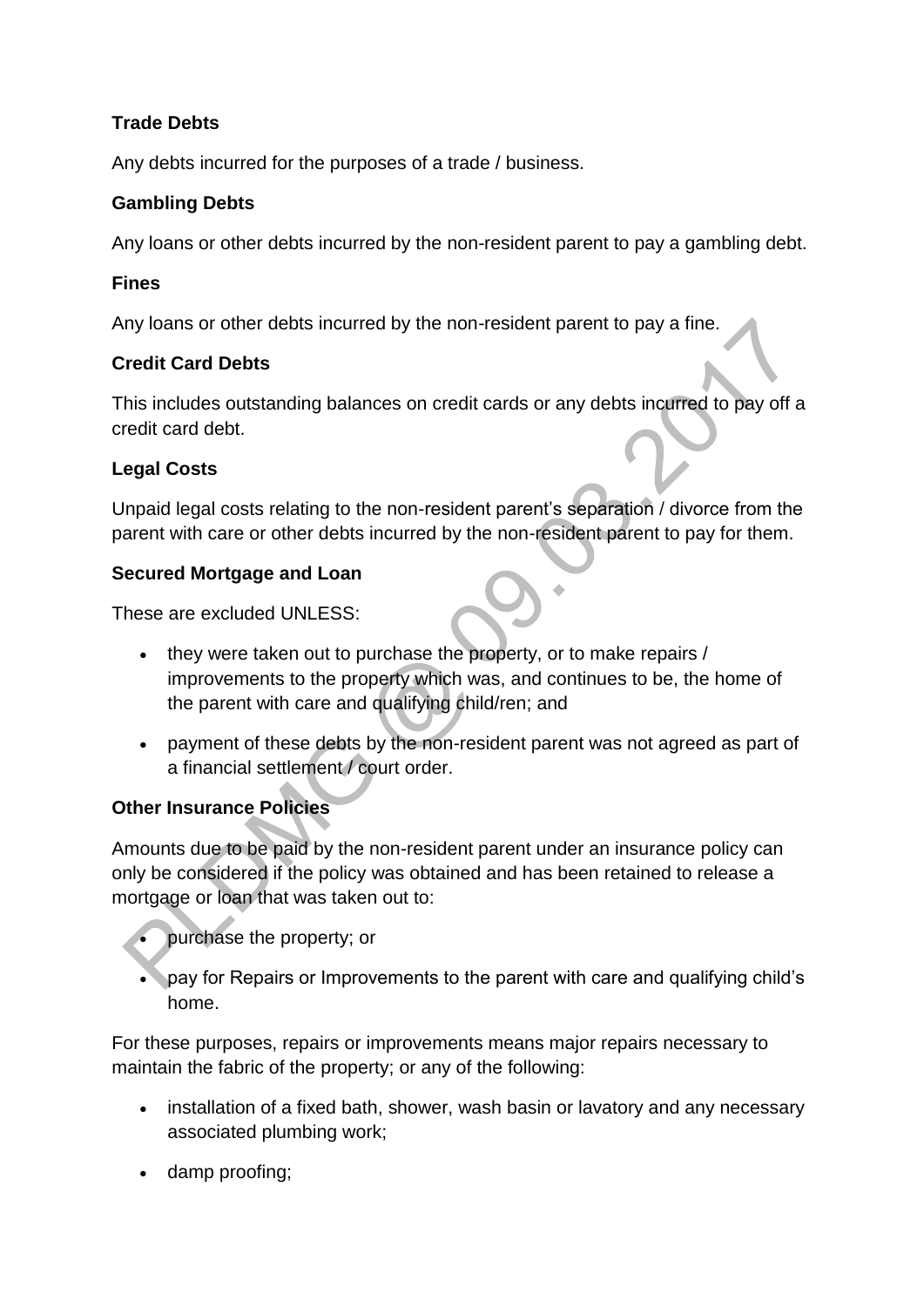- provision / improvement of ventilation or natural light;
- provision of electric lighting / sockets;
- provision / improvement of drainage facilities;
- improvement of the property's structural condition;
- improvement of facilities for storing/ preparing / cooking food;
- provision of heating, including central heating;
- provision of storage facilities for fuel / refuse;
- improvements to insulation;
- any other improvements the Commission considers reasonable in the circumstances.

### [Return to Contents](http://np-cmg-sharepoint.link2.gpn.gov.uk/sites/policy-law-and-decision-making-guidance/Pages/Variations/Special%20Expenses/Prior-Debts.aspx#DMGcontents)

# [Prior Debts: Decision Making Guidance: Application](http://np-cmg-sharepoint.link2.gpn.gov.uk/sites/policy-law-and-decision-making-guidance/Pages/Variations/Special%20Expenses/Prior-Debts.aspx)

All applicants must state the ground they want to apply on or provide enough information for an appropriate ground to be identified.

# **Prior Debts: is the ground identified?**

For a prior debts application to be considered, the non-resident parent must state a permitted ground, or provide sufficient information for a permitted ground to be identified.

Some non-resident parents may be aware of the variations scheme, and specifically ask for a variation to be considered. In other cases, they may just say their assessment is too high and / or they cannot afford to pay it, because they have to pay debts that arose while they were living with the parent with care / qualifying child.

# Example:

'I can't afford / it isn't fair that I have to pay this amount. I'm still paying off a car loan from when I was living with him / her and they have kept the car.'

• In these circumstances, you should try to establish whether the non-resident parent's costs fall within the grounds for a prior debts variation. If so, you should advise the non-resident parent of the variations scheme and explain the process to them.

If the non-resident parent would then like to apply for a variation, you should try and obtain as much information as possible for the application to proceed.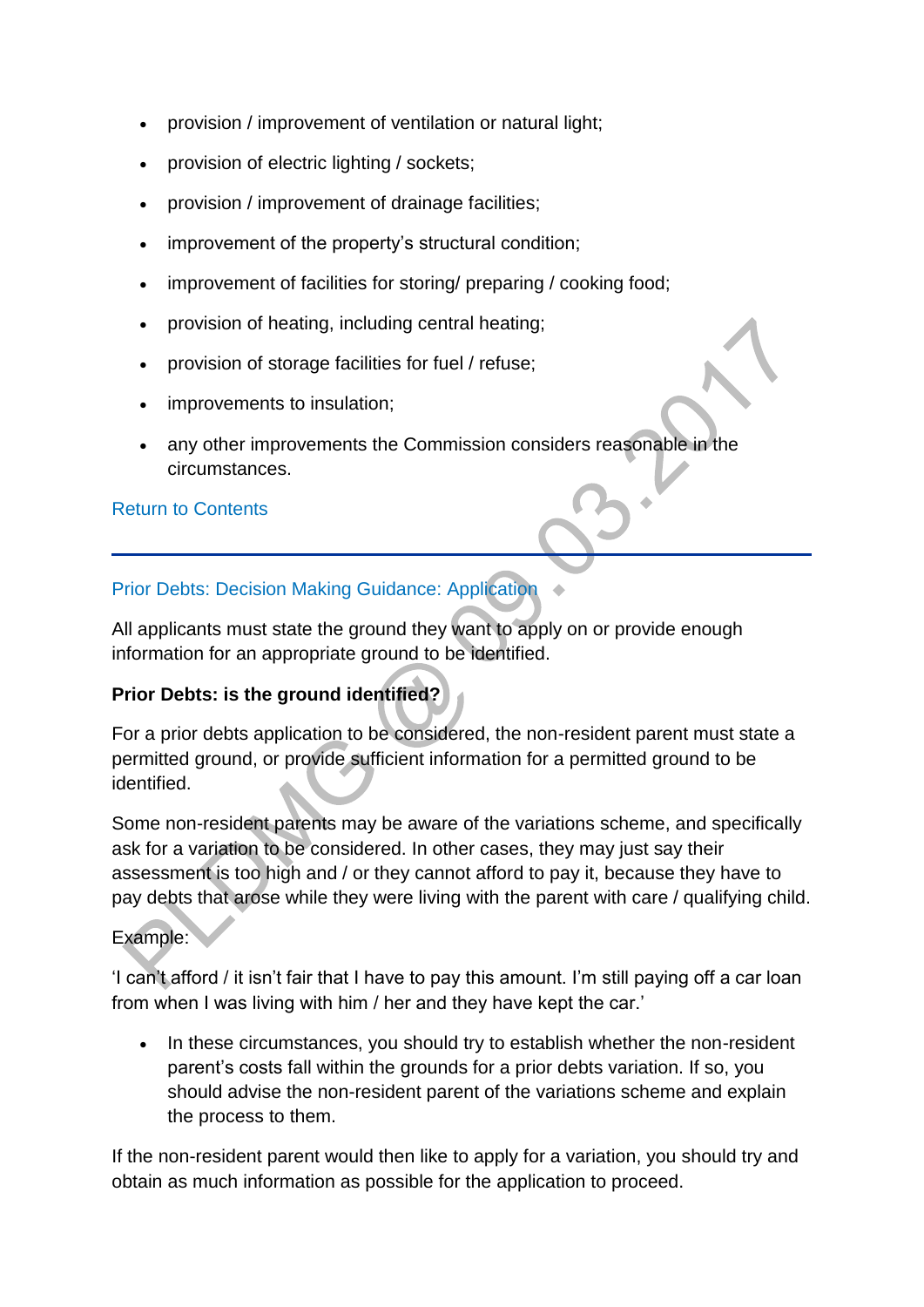#### [Prior Debts: Decision Making Guidance: Preliminary Consideration](http://np-cmg-sharepoint.link2.gpn.gov.uk/sites/policy-law-and-decision-making-guidance/Pages/Variations/Special%20Expenses/Prior-Debts.aspx)

All applications should be given preliminary consideration and rejected immediately if certain criteria are not met / apply.

If an application is made on multiple grounds, then preliminary consideration is applied to each ground individually. Only the ground(s) that fail preliminary consideration would be rejected on this basis. Any other ground(s) can be taken forward.

### **Fact based reasons for rejection**

An application should be rejected immediately if any of the following apply:

- a default maintenance decision (DMD) is in force;
- the non-resident parent is liable to pay the flat rate or nil rate because they or their partner are in receipt of certain benefits;
- the amounts claimed do not meet the threshold. REMEMBER: applications on multiple special expenses grounds will only be rejected if none of the Special Expenses thresholds are satisfied. Otherwise, you would only reject the ground(s) that failed to meet the threshold;
- the non-resident parent's maintenance liability is £7 or less;
- the non-resident parent's gross weekly income would still exceed the capped amount (£3000) after deducting the special expenses claimed

### **Discretionary reasons for rejection: general**

Applications may also be rejected if you consider that the applicant has:

- not stated a ground or provided enough information for you to identify a ground;
- stated a ground, but has not provided any facts to support that ground or justify further enquiries;
- stated a ground and provided facts, but those facts do not fit that ground or any alternative ground.

#### **Prior Debts: Discretionary Reasons for Rejection**

For this ground to be identified, the non-resident parent must confirm that: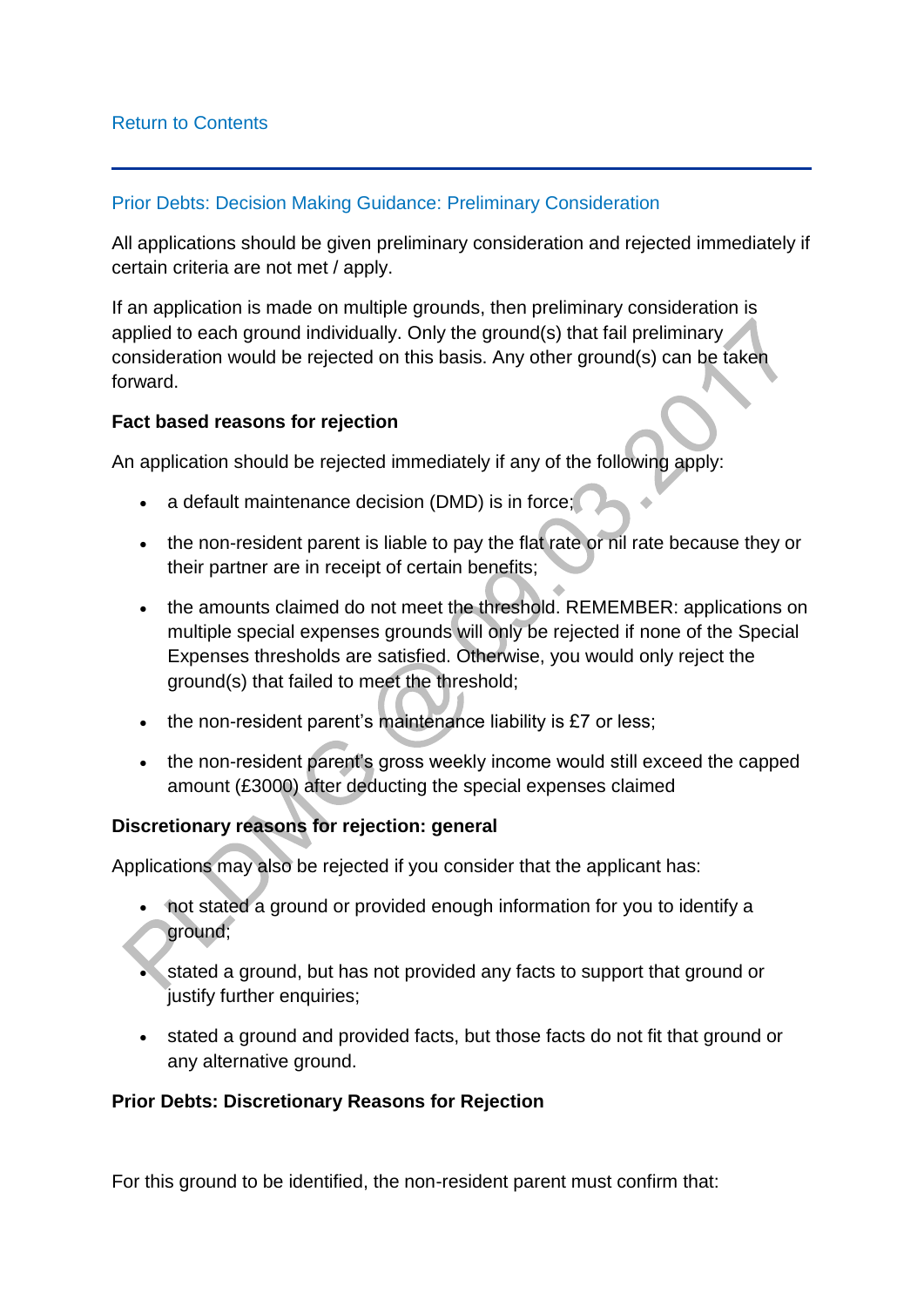- they are legally required to pay debts that arose while they were living with the parent with care; and
- before they became a non-resident parent in relation to the qualifying child.

#### Examples

The following type of statement will be sufficient to pass preliminary consideration:

 I took out a loan before we split up to pay for repairs to the house they're still living in

The following type of statement will not be sufficient to pass preliminary consideration.

• I had to take a car loan after we split up because he / she kept our car.

In this situation, the facts stated do not fall within the allowable costs for this ground. You should explain this to the non-resident parent and clarify what type of costs can be considered.

#### [Return to Contents](http://np-cmg-sharepoint.link2.gpn.gov.uk/sites/policy-law-and-decision-making-guidance/Pages/Variations/Special%20Expenses/Prior-Debts.aspx#DMGcontents)

### [Prior Debts: Decision Making Guidance: Gathering information and evidence](http://np-cmg-sharepoint.link2.gpn.gov.uk/sites/policy-law-and-decision-making-guidance/Pages/Variations/Special%20Expenses/Prior-Debts.aspx)

If the case passes preliminary consideration, you need to obtain the necessary information and evidence from the applicant.

Prior Debt applications relate to the non-resident parent's own expenditure and so they can be expected to provide any information / evidence needed to support their application. You must obtain details of the amount and type of expenses that the non-resident parent wants to claim for. This is basic factual information that a nonresident parent must provide for an application to be properly considered.

You will also need to obtain appropriate documentary evidence to confirm the expenses claimed. Non-resident parents should be encouraged to provide supporting evidence, as this will help you to make an accurate decision.

### **Details of the amount / type of expenses**

Example:

'I am still liable to pay £200 a month for the mortgage on my child's home'.

Both the amount (£200) and type (mortgage payments) have been provided.

#### **Details of the amount / type of expenses not provided**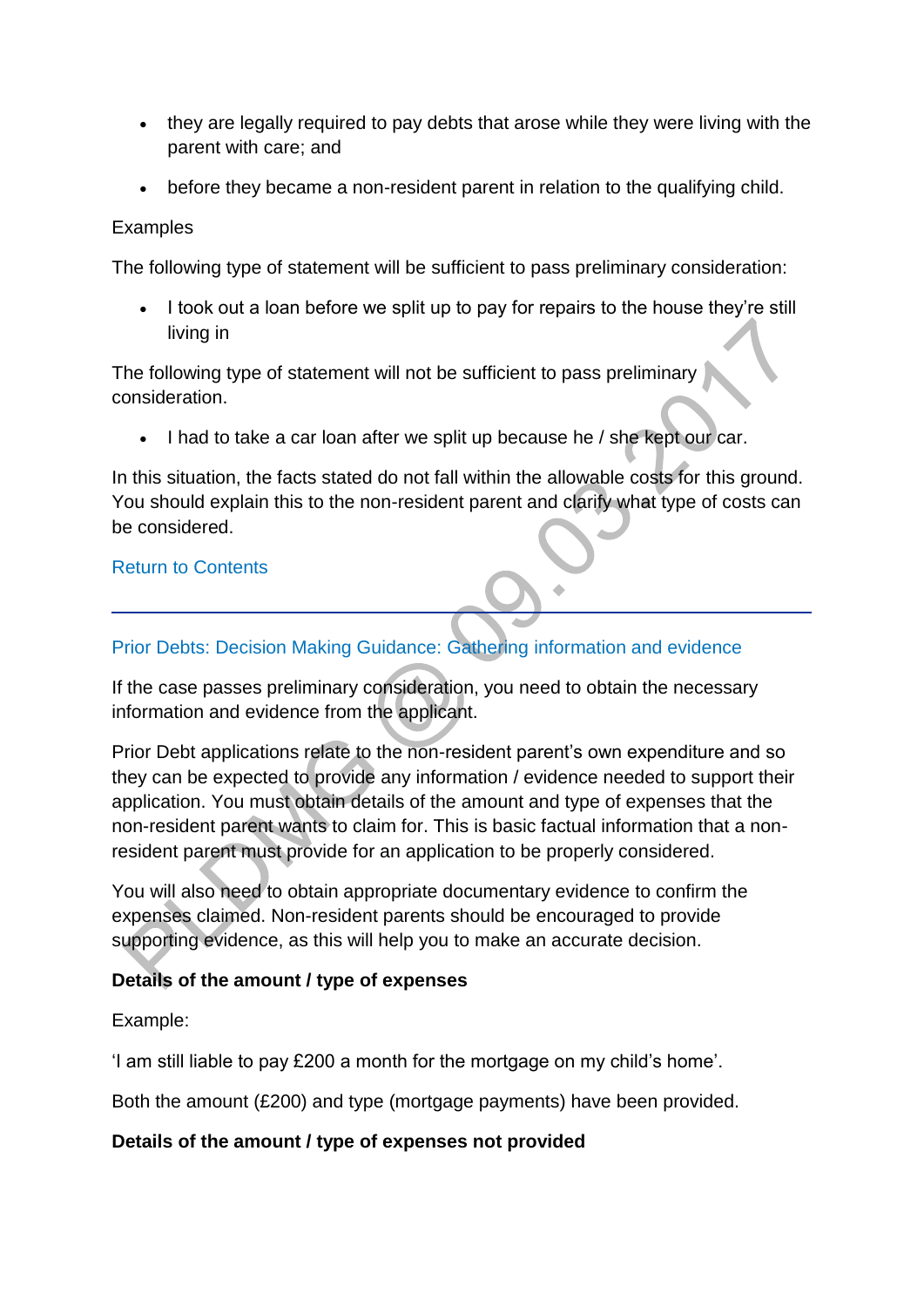If the non-resident parent does not know the exact amount, you can either agree an amount using available information sources, or allow them 14 days to provide the actual details. If the information is not provided, you can reject the application without inviting representations from the other party.

### Example

The non-resident parent applies for a variation because they are paying off a car loan and the vehicle has been retained by the parent with care following their separation. They state they will send details of the outstanding amounts and the payments due.

The case passes preliminary consideration because the facts stated fall within the Prior Debts ground, and there are no reasons for immediate rejection. However, there is not enough information about the amount / type of costs to be considered

If this information is not provided within 14 days, the application can be rejected on the basis that there is insufficient information for a decision to be made.

# **Requesting additional information from applicants**

# *[2012/2677 R](http://www.legislation.gov.uk/uksi/2012/2677)egulation 58 of the Child Support Maintenance Calculation Regulations 2012*

If you need more information / evidence from an applicant in order to proceed with the application, you can ask them to provide this and allow fourteen days for their response. You may allow additional time if you are satisfied it is reasonable in the circumstances of the case.

# **Documentary evidence**

For most prior debts applications the non-resident parent will be required to submit documentary evidence to support their application. It is very unlikely that a nonresident parent will be unable to provide any documentary evidence to support a claim for variation on the grounds of prior debts. However, if this does happen, you should seek advice from your Team Leader / the Advice and Guidance Team.

For further information about the requirements for a prior debts variation, please refer to the individual sections on permitted expenses.

# [Return to Contents](http://np-cmg-sharepoint.link2.gpn.gov.uk/sites/policy-law-and-decision-making-guidance/Pages/Variations/Special%20Expenses/Prior-Debts.aspx#DMGcontents)

### [Prior Debts: Decision Making Guidance: Representations](http://np-cmg-sharepoint.link2.gpn.gov.uk/sites/policy-law-and-decision-making-guidance/Pages/Variations/Special%20Expenses/Prior-Debts.aspx)

This part of the process gives the other parties notice of the application and the opportunity to comment on it. This step should be completed once any information /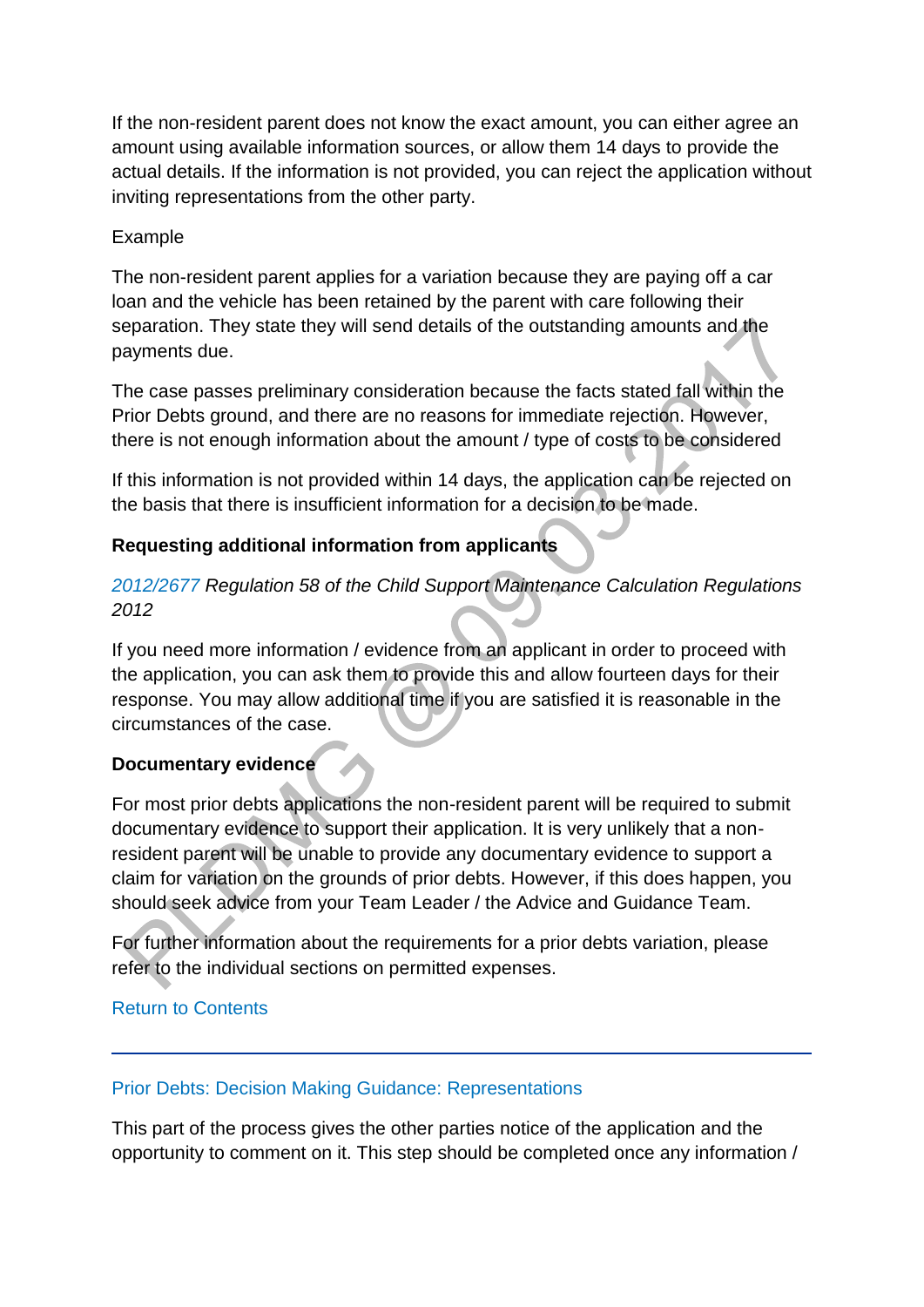evidence to support the application has been obtained from the applicant / other available sources.

### **Representations do not need to be invited if:**

- It is clear from information provided by the applicant / other available sources that the variation will not be successful; or
- The non-resident parent has not provided details of the specific amount / type of their special expenses. In this situation you do not have enough basic information to make a decision on the application. Regulation 59(2)(a) of the Child Support Maintenance Calculation Regulations 2012

# **When you invite the other parties to make representations, they must be:**

- Notified that an application has been made; and
- Informed of the grounds that the application has been made on, including any relevant information / evidence that has been provided by the applicant or obtained from other sources, unless it falls within the excluded information category.
- The other party should be allowed fourteen days to respond. You may allow additional time if you are satisfied it is reasonable in the circumstances of the case. If the other party fails to respond in the time allowed, you should decide whether to proceed with the application on the basis of the information held.

# **Notifying the applicant about representations:**

If the other party / parties agree with the facts provided by the non-resident parent, and do not wish to make any further comments, you can proceed with the application and decide whether to allow the variation. It is not necessary to invite further comments from the non-resident parent in these circumstances.

If the other party / parties disagree with the facts provided and submits additional information / evidence that conflicts with the details provided by the non-resident parent, then you may need to go back to the non-resident parent for their comments. However, this will only be necessary if you are unable to make a decision on the basis of the information / evidence submitted.

# **Excluded information**

# *[2012/2677 R](http://www.legislation.gov.uk/uksi/2012/2677)egulation 59(5) of the Child Support Maintenance Calculation Regulations 2012*

1. Medical evidence / advice that has not been disclosed to the applicant or the other party and that you consider could be harmful to the health of the applicant or the other party if disclosed.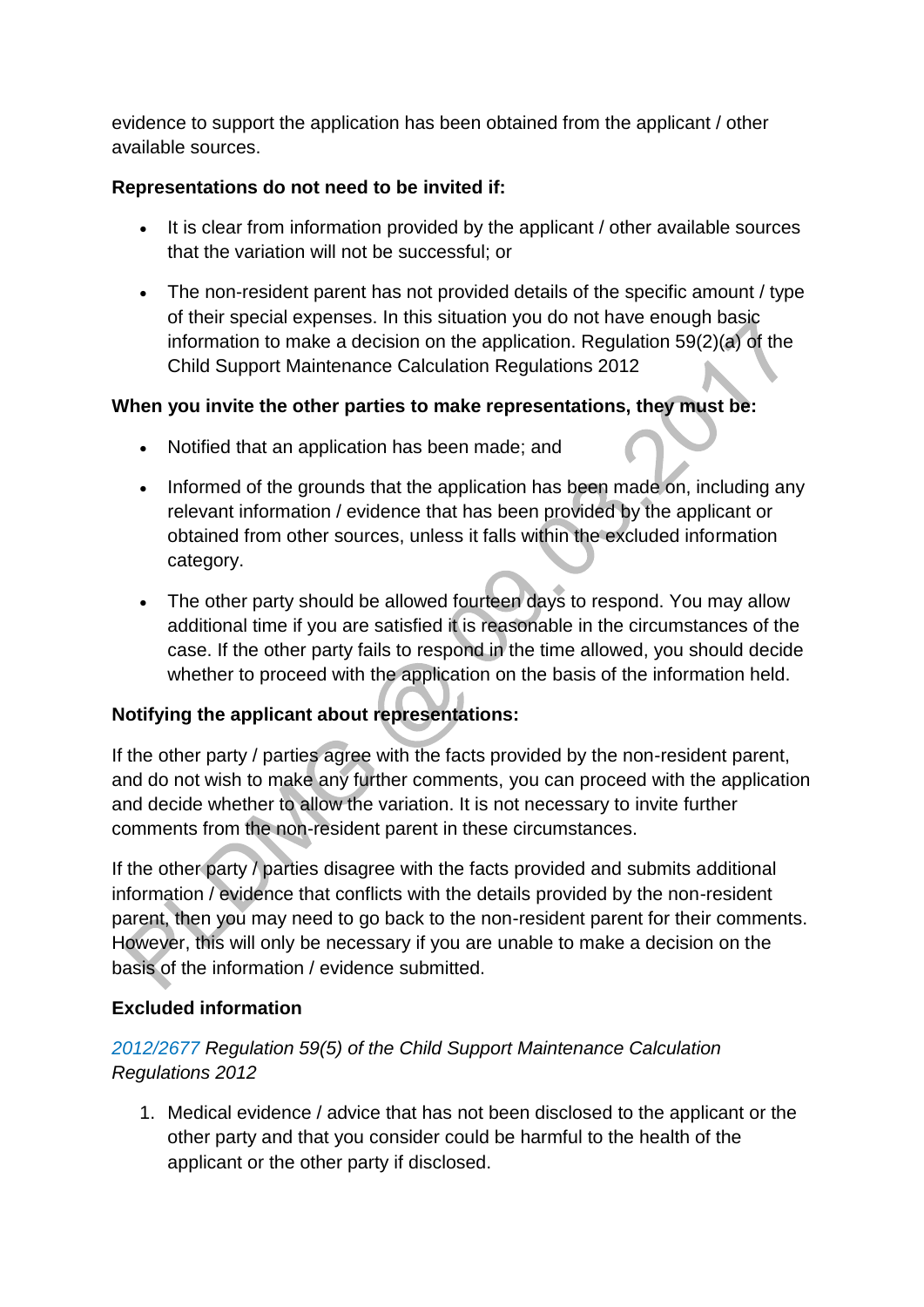2. The address of the other party or qualifying child and any other information that could lead to that person / child being located.

#### [Return to Contents](http://np-cmg-sharepoint.link2.gpn.gov.uk/sites/policy-law-and-decision-making-guidance/Pages/Variations/Special%20Expenses/Prior-Debts.aspx#DMGcontents)

#### [Prior Debts: Decision Making Guidance: Deciding whether to allow the variation](http://np-cmg-sharepoint.link2.gpn.gov.uk/sites/policy-law-and-decision-making-guidance/Pages/Variations/Special%20Expenses/Prior-Debts.aspx)

When you are deciding whether to allow a prior debts variation, you need to consider all the following points:

**Do the expenses claimed fall within the permitted expenses?**

### **Are the expenses claimed linked to current / future expenditure?**

The costs that the application is based on must be:

- in place at the time of the application; or
- due to start at a known future date that is agreed by both parties.

#### **Example**:

While the non-resident parent and parent with care were living together, the non-resident parent took out a hire purchase agreement to pay for furniture for their home. The payments were not due to start for a further twelve months. In the interim, the parent with care and non-resident parent have separated and the parent with care has retained the furniture. A variation can be considered from the date the payments are due to start.

A variation can also be considered where the relevant expenses were in place at the time of the application, but have ceased by the time a decision on the application is made.

In these circumstances, the variation can be considered for the period between the effective date of the variation and the date the expenses ceased.

### **Example**:

The non-resident parent applied for a variation based on a qualifying car loan in May 2010. The application is not decided until September 2010 and the repayments ended in August. A variation can be considered from May 2010 until the repayments ceased.

**Does the Non-resident parent receive any Financial Assistance?**

A non-resident parent may receive financial assistance towards their expenditure from a friend, relative or official source.